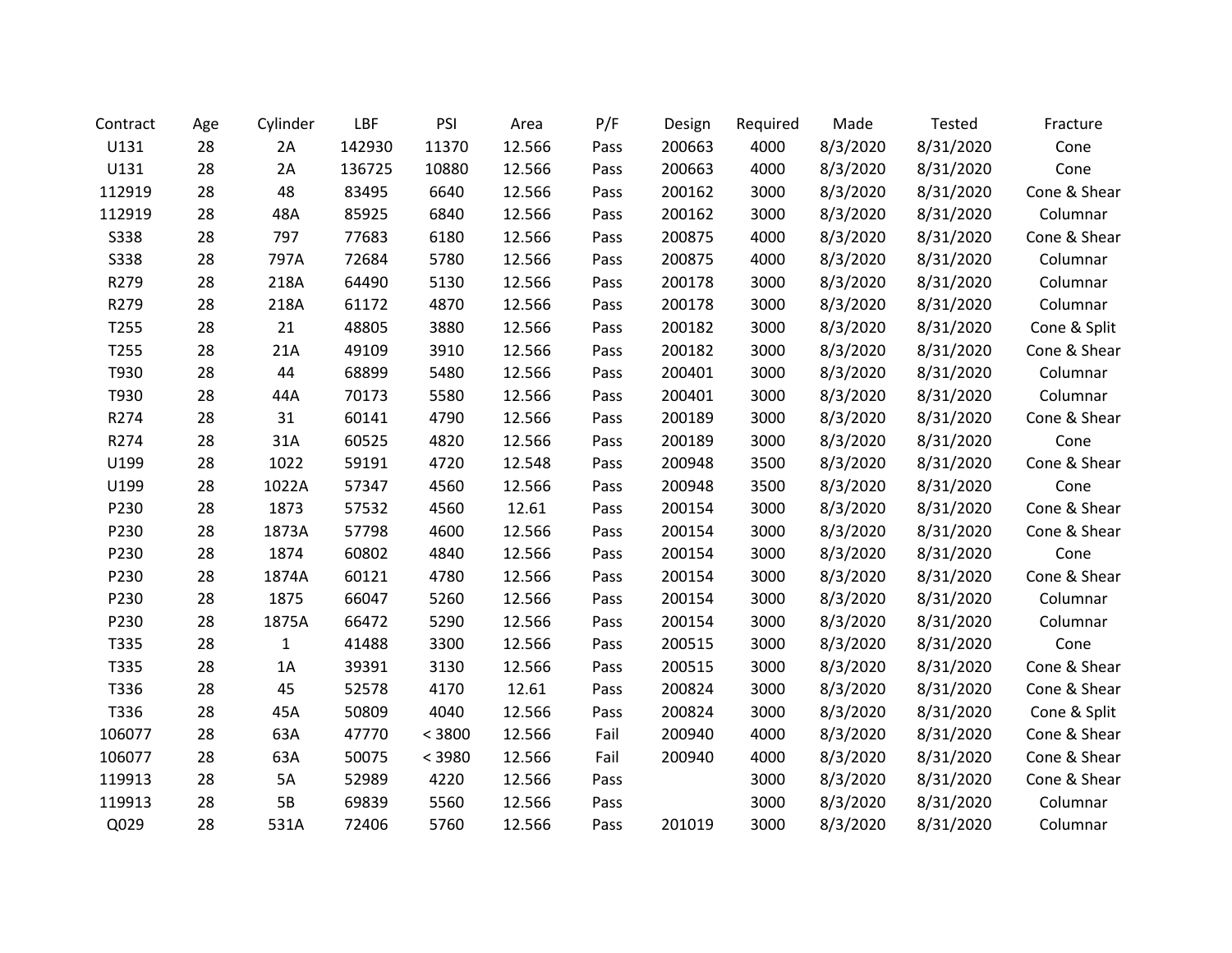| Q029 | 28 | 531A   | 75391 | 6000 | 12.566 | Pass | 201019 | 3000 | 8/3/2020 | 8/31/2020 | Cone         |
|------|----|--------|-------|------|--------|------|--------|------|----------|-----------|--------------|
| S060 | 28 | 104AR  | 71243 | 5670 | 12.566 | Pass | 200199 | 4000 | 8/3/2020 | 8/31/2020 | Columnar     |
| S060 | 28 | 104AR1 | 68802 | 5480 | 12.566 | Pass | 200199 | 4000 | 8/3/2020 | 8/31/2020 | Cone & Shear |
| S060 | 28 | 104    | 67373 | 5360 | 12.566 | Pass | 200199 | 4000 | 8/3/2020 | 8/31/2020 | Columnar     |
| S060 | 28 | 104A   | 62714 | 4990 | 12.566 | Pass | 200199 | 4000 | 8/3/2020 | 8/31/2020 | Cone & Shear |
| S060 | 28 | 105    | 73646 | 5860 | 12.566 | Pass | 200199 | 4000 | 8/3/2020 | 8/31/2020 | Columnar     |
| S060 | 28 | 105A   | 67686 | 5390 | 12.566 | Pass | 200199 | 4000 | 8/3/2020 | 8/31/2020 | Columnar     |
| S060 | 28 | 106    | 84414 | 6720 | 12.566 | Pass | 200199 | 4000 | 8/3/2020 | 8/31/2020 | Cone         |
| S060 | 28 | 106A   | 78741 | 6270 | 12.566 | Pass | 200199 | 4000 | 8/3/2020 | 8/31/2020 | Cone         |
| S060 | 28 | 107    | 76106 | 6060 | 12.566 | Pass | 200199 | 4000 | 8/3/2020 | 8/31/2020 | Cone & Shear |
| S060 | 28 | 107A   | 76731 | 6110 | 12.566 | Pass | 200199 | 4000 | 8/3/2020 | 8/31/2020 | Cone         |
| S060 | 28 | 108    | 78475 | 6240 | 12.566 | Pass | 200199 | 4000 | 8/3/2020 | 8/31/2020 | Cone & Split |
| S060 | 28 | 108A   | 79529 | 6330 | 12.566 | Pass | 200199 | 4000 | 8/3/2020 | 8/31/2020 | Cone         |
| S060 | 28 | 109    | 93720 | 7460 | 12.566 | Pass | 200199 | 4000 | 8/3/2020 | 8/31/2020 | Cone         |
| S060 | 28 | 109A   | 91173 | 7260 | 12.566 | Pass | 200199 | 4000 | 8/3/2020 | 8/31/2020 | Cone         |
| S060 | 28 | 110    | 81177 | 6460 | 12.566 | Pass | 200199 | 4000 | 8/3/2020 | 8/31/2020 | Columnar     |
| S060 | 28 | 110A   | 84424 | 6720 | 12.566 | Pass | 200199 | 4000 | 8/3/2020 | 8/31/2020 | Cone         |
| S060 | 28 | 111    | 82157 | 6540 | 12.566 | Pass | 200199 | 4000 | 8/3/2020 | 8/31/2020 | Cone         |
| S060 | 28 | 111A   | 72524 | 5770 | 12.566 | Pass | 200199 | 4000 | 8/3/2020 | 8/31/2020 | Columnar     |
| S060 | 28 | 112    | 69238 | 5510 | 12.566 | Pass | 200199 | 4000 | 8/3/2020 | 8/31/2020 | Columnar     |
| S060 | 28 | 112A   | 71568 | 5700 | 12.566 | Pass | 200199 | 4000 | 8/3/2020 | 8/31/2020 | Cone & Shear |
| S060 | 28 | 113    | 73882 | 5880 | 12.566 | Pass | 200199 | 4000 | 8/3/2020 | 8/31/2020 | Columnar     |
| S060 | 28 | 113A   | 69269 | 5510 | 12.566 | Pass | 200199 | 4000 | 8/3/2020 | 8/31/2020 | Columnar     |
| S060 | 28 | 114    | 90213 | 7140 | 12.629 | Pass | 200199 | 4000 | 8/3/2020 | 8/31/2020 | Cone         |
| S060 | 28 | 114A   | 88164 | 7020 | 12.566 | Pass | 200199 | 4000 | 8/3/2020 | 8/31/2020 | Cone         |
| S060 | 28 | 115    | 87544 | 6970 | 12.566 | Pass | 200199 | 4000 | 8/3/2020 | 8/31/2020 | Cone         |
| S060 | 28 | 115A   | 93231 | 7420 | 12.566 | Pass | 200199 | 4000 | 8/3/2020 | 8/31/2020 | Cone & Shear |
| S060 | 28 | 116    | 64288 | 5120 | 12.566 | Pass | 200199 | 4000 | 8/3/2020 | 8/31/2020 | Columnar     |
| S060 | 28 | 116A   | 62414 | 4970 | 12.566 | Pass | 200199 | 4000 | 8/3/2020 | 8/31/2020 | Cone & Shear |
| U087 | 28 | 5A     | 59257 | 4710 | 12.592 | Pass | 200317 | 3000 | 8/3/2020 | 8/31/2020 | Columnar     |
| U087 | 28 | 5A     | 62943 | 5010 | 12.566 | Pass | 200317 | 3000 | 8/3/2020 | 8/31/2020 | Shear        |
| U204 | 28 | 5      | 40261 | 3200 | 12.566 | Pass | 200378 | 3000 | 8/3/2020 | 8/31/2020 | Cone & Shear |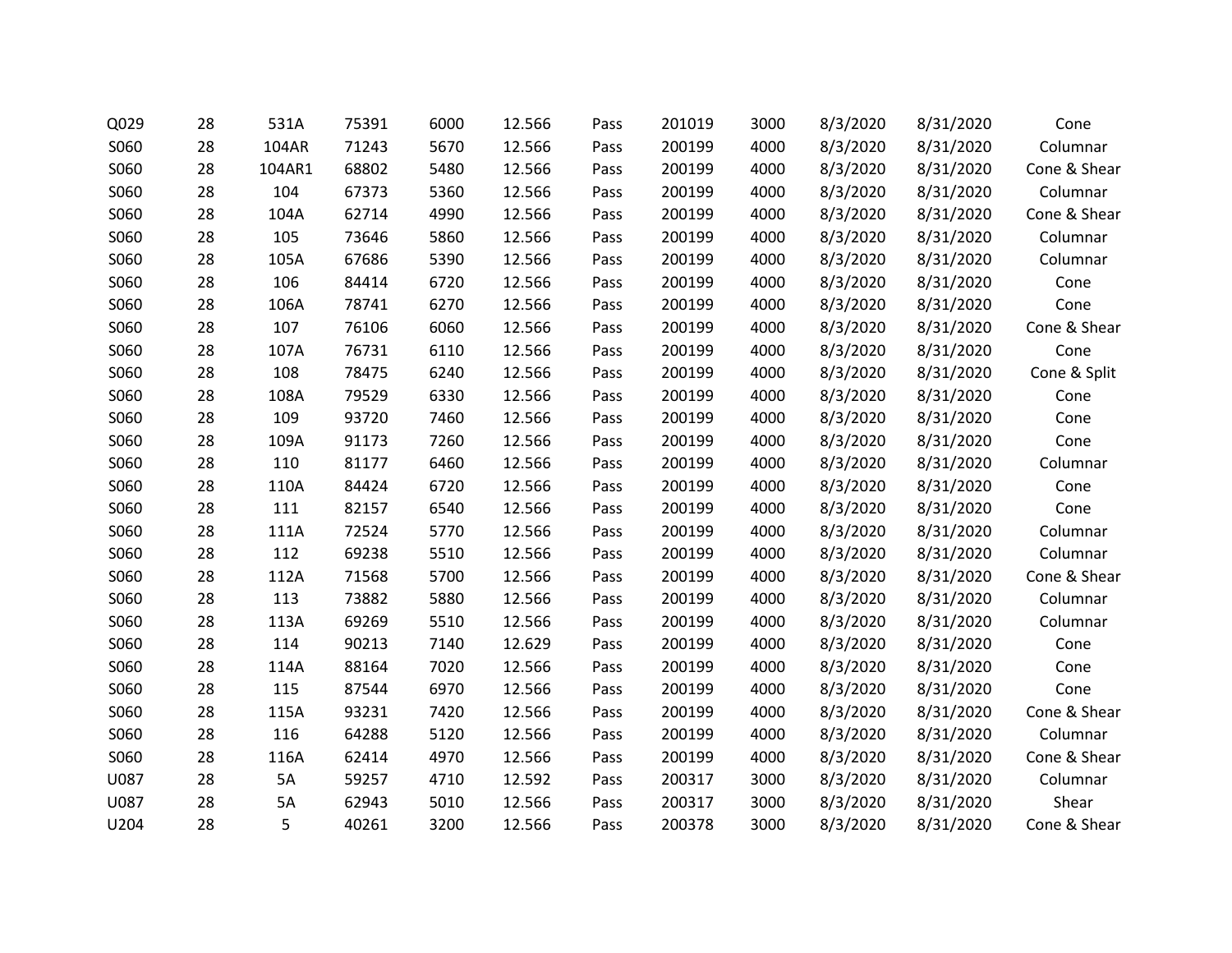| U204    | 28             | 5A             | 39124  | 3110  | 12.566 | Pass | 200378 | 3000 | 8/3/2020  | 8/31/2020 | Cone & Shear |
|---------|----------------|----------------|--------|-------|--------|------|--------|------|-----------|-----------|--------------|
| U910    | 28             | 4A             | 61132  | 4860  | 12.566 | Pass | 200250 | 3000 | 8/3/2020  | 8/31/2020 | Columnar     |
| U910    | 28             | 4A             | 52512  | 4180  | 12.566 | Pass | 200250 | 3000 | 8/3/2020  | 8/31/2020 | Cone & Shear |
| DB1701  | 30             | 1378A          | 132866 | 10510 | 12.642 | Pass | 200139 | 3000 | 8/1/2020  | 8/31/2020 | Cone         |
| DB1701  | 30             | 1378B          | 139819 | 11130 | 12.566 | Pass | 200139 | 3000 | 8/1/2020  | 8/31/2020 | Cone         |
| S127    | 28             | 218            | 60170  | 4750  | 12.661 | Pass | 200401 | 3000 | 8/3/2020  | 8/31/2020 | Cone & Shear |
| S127    | 28             | 218A           | 58663  | 4670  | 12.566 | Pass | 200401 | 3000 | 8/3/2020  | 8/31/2020 | Columnar     |
| S202    | 28             | 225            | 60678  | 4830  | 12.566 | Pass | 200150 | 3000 | 8/3/2020  | 8/31/2020 | Cone         |
| S202    | 28             | 225A           | 61808  | 4920  | 12.566 | Pass | 200150 | 3000 | 8/3/2020  | 8/31/2020 | Cone & Shear |
| U199    | 10             | 1024B          | 56815  | 4520  | 12.566 | Pass | 200948 | 3000 | 8/21/2020 | 8/31/2020 | Cone & Shear |
| U199    | 10             | 1024C          | 57226  | 4550  | 12.566 | Pass | 200948 | 3000 | 8/21/2020 | 8/31/2020 | Cone & Shear |
| S182    | 28             | 39             | 89298  | 7110  | 12.566 | Pass | 200327 | 3000 | 8/3/2020  | 8/31/2020 | Cone         |
| S182    | 28             | 39A            | 81940  | 6520  | 12.566 | Pass | 200327 | 3000 | 8/3/2020  | 8/31/2020 | Columnar     |
| DB1801  | 28             | 249            | 62282  | 4960  | 12.566 | Pass | 200169 | 3000 | 8/3/2020  | 8/31/2020 | Cone & Shear |
| DB1801  | 28             | 249A           | 61620  | 4900  | 12.566 | Pass | 200169 | 3000 | 8/3/2020  | 8/31/2020 | Cone & Shear |
| 1241701 | 13             | 1ARB           | 117060 | 9320  | 12.566 | Pass | 200031 | 8000 | 8/18/2020 | 8/31/2020 | Cone         |
| 1241701 | 13             | 1ARB           | 130588 | 10390 | 12.566 | Pass | 200031 | 8000 | 8/18/2020 | 8/31/2020 | Columnar     |
| 124170  | 10             | 2ARB           | 141596 | 11270 | 12.566 | Pass | 200031 | 8000 | 8/21/2020 | 8/31/2020 | Cone         |
| 124170  | 10             | 2ARB           | 138503 | 11020 | 12.566 | Pass | 200031 | 8000 | 8/21/2020 | 8/31/2020 | Cone         |
| 124170  | $\overline{7}$ | 3ARB           | 114831 | 9140  | 12.566 | Pass | 200031 | 8000 | 8/24/2020 | 8/31/2020 | Cone         |
| 124170  | 7              | 3ARB           | 112068 | 8920  | 12.566 | Pass | 200031 | 8000 | 8/24/2020 | 8/31/2020 | Columnar     |
| R273    | $\overline{7}$ | 193B           | 53292  | 4240  | 12.566 | Pass | 200256 | 3000 | 8/24/2020 | 8/31/2020 | Columnar     |
| T925    | 28             | 14             | 77035  | 6130  | 12.566 | Pass | 200833 | 3000 | 8/4/2020  | 9/1/2020  | Cone         |
| T925    | 28             | 14A            | 70095  | 5580  | 12.566 | Pass | 200833 | 3000 | 8/4/2020  | 9/1/2020  | Cone         |
| T925    | 28             | 14AR           | 76949  | 6120  | 12.566 | Pass | 200833 | 3000 | 8/4/2020  | 9/1/2020  | Cone         |
| T925    | 28             | 14AR1          | 70828  | 5640  | 12.566 | Pass | 200833 | 3000 | 8/4/2020  | 9/1/2020  | Cone & Shear |
| 111041  | 28             | BR1-10         | 74340  | 5950  | 12.504 | Pass | 200316 | 3000 | 8/4/2020  | 9/1/2020  | Cone         |
| 111041  | 28             | <b>BR1-10A</b> | 80393  | 6400  | 12.566 | Pass | 200316 | 3000 | 8/4/2020  | 9/1/2020  | Cone & Shear |
| S060    | 28             | 597            | 80157  | 6380  | 12.566 | Pass | 200196 | 3000 | 8/4/2020  | 9/1/2020  | Cone & Shear |
| S060    | 28             | 597A           | 79024  | 6290  | 12.566 | Pass | 200196 | 3000 | 8/4/2020  | 9/1/2020  | Columnar     |
| S060    | 28             | 598            | 86197  | 6860  | 12.566 | Pass | 200197 | 3000 | 8/4/2020  | 9/1/2020  | Cone         |
| S060    | 28             | 598A           | 83820  | 6670  | 12.566 | Pass | 200197 | 3000 | 8/4/2020  | 9/1/2020  | Columnar     |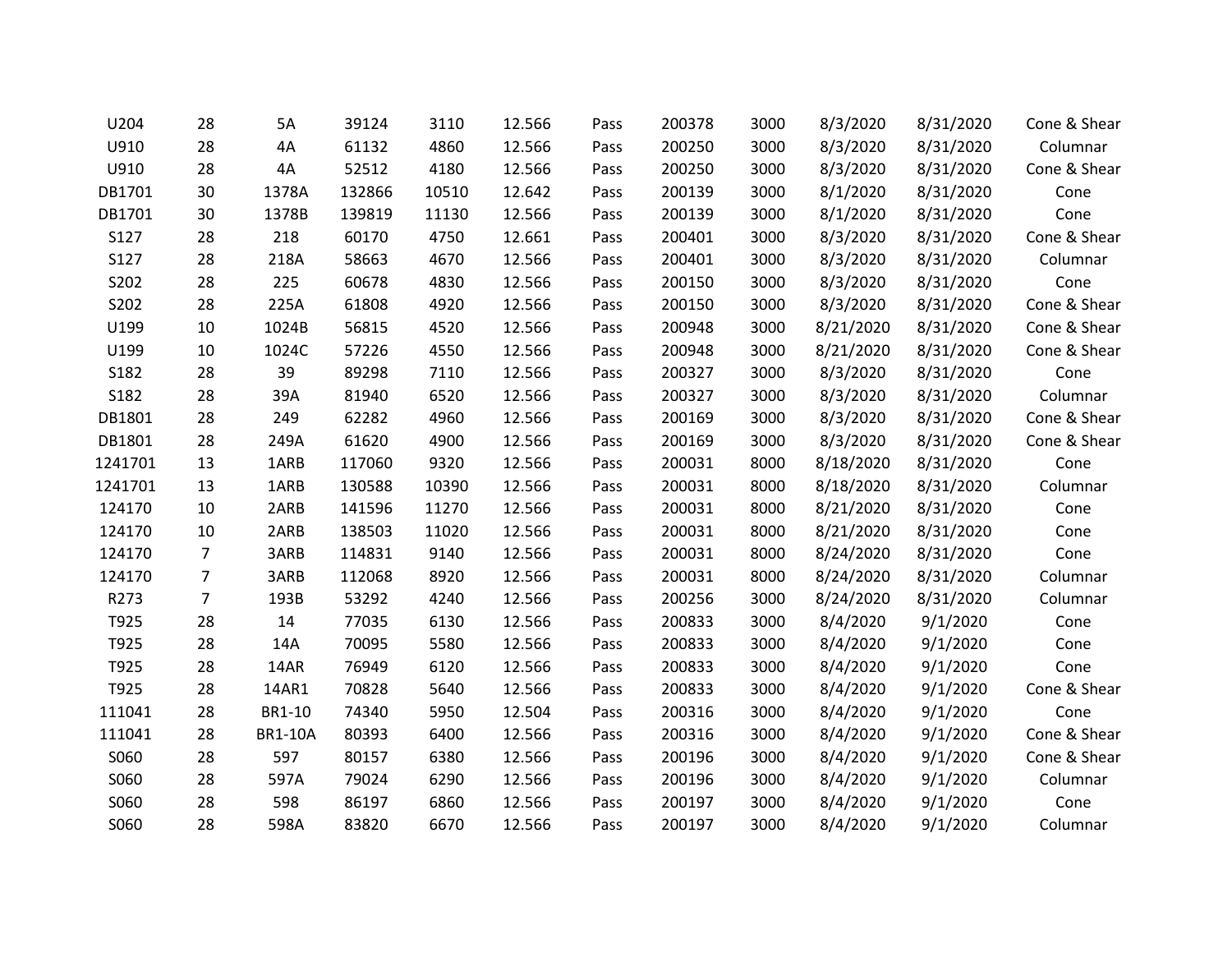| S060        | 28 | 598B  | 96595 | 7690 | 12.566 | Pass | 200197         | 3000 | 8/4/2020 | 9/1/2020 | Columnar     |
|-------------|----|-------|-------|------|--------|------|----------------|------|----------|----------|--------------|
| S060        | 28 | 598C  | 92526 | 7360 | 12.566 | Pass | 200197         | 3000 | 8/4/2020 | 9/1/2020 | Cone & Shear |
| <b>S338</b> | 28 | 1202  | 71547 | 5740 | 12.472 | Pass | 200337         | 3000 | 8/4/2020 | 9/1/2020 | Cone & Shear |
| <b>S338</b> | 28 | 1202A | 70719 | 5630 | 12.566 | Pass | 200337         | 3000 | 8/4/2020 | 9/1/2020 | Cone         |
| T255        | 28 | 22    | 55876 | 4450 | 12.566 | Pass | 200182         | 3000 | 8/4/2020 | 9/1/2020 | Cone & Shear |
| T255        | 28 | 22A   | 61438 | 4890 | 12.566 | Pass | 200182         | 3000 | 8/4/2020 | 9/1/2020 | Columnar     |
| T388        | 28 | 18    | 71187 | 5660 | 12.566 | Pass | 200161         | 3000 | 8/4/2020 | 9/1/2020 | Columnar     |
| T388        | 28 | 18A   | 71248 | 5670 | 12.566 | Pass | 200161         | 3000 | 8/4/2020 | 9/1/2020 | Columnar     |
| R273        | 28 | 183   | 62288 | 4960 | 12.566 | Pass | 200256         | 3000 | 8/4/2020 | 9/1/2020 | Cone         |
| R273        | 28 | 183A  | 62762 | 4990 | 12.566 | Pass | 200256         | 3000 | 8/4/2020 | 9/1/2020 | Cone & Shear |
| P230        | 28 | 1876  | 60091 | 4780 | 12.566 | Pass | 200154         | 3000 | 8/4/2020 | 9/1/2020 | Cone & Shear |
| P230        | 28 | 1876A | 57910 | 4610 | 12.566 | Pass | 200154         | 3000 | 8/4/2020 | 9/1/2020 | Cone         |
| T191        | 28 | 54    | 40698 | 3240 | 12.566 | Pass | <b>BAG MIX</b> | 3000 | 8/4/2020 | 9/1/2020 | Cone & Shear |
| T191        | 28 | 54A   | 41681 | 3320 | 12.566 | Pass | <b>BAG MIX</b> | 3000 | 8/4/2020 | 9/1/2020 | Cone & Shear |
| T271        | 28 | 13    | 69161 | 5500 | 12.566 | Pass | 200337         | 3000 | 8/4/2020 | 9/1/2020 | Columnar     |
| T271        | 28 | 13A   | 73234 | 5830 | 12.566 | Pass | 200337         | 3000 | 8/4/2020 | 9/1/2020 | Columnar     |
| U140        | 28 | 6     | 59012 | 4700 | 12.566 | Pass | 200232         | 3000 | 8/4/2020 | 9/1/2020 | Columnar     |
| U140        | 28 | 6A    | 57621 | 4590 | 12.566 | Pass | 200232         | 3000 | 8/4/2020 | 9/1/2020 | Cone & Shear |
| 119913      | 28 | 6A    | 57514 | 4580 | 12.566 | Pass |                | 3000 | 8/4/2020 | 9/1/2020 | Cone         |
| 119913      | 28 | 6A    | 60652 | 4830 | 12.566 | Pass |                | 3000 | 8/4/2020 | 9/1/2020 | Columnar     |
| Q029        | 28 | 532A  | 69364 | 5520 | 12.566 | Pass | 201014         | 3000 | 8/4/2020 | 9/1/2020 | Columnar     |
| Q029        | 28 | 532A  | 75742 | 6030 | 12.566 | Pass | 201014         | 3000 | 8/4/2020 | 9/1/2020 | Columnar     |
| Q029        | 28 | 533A  | 73117 | 5820 | 12.566 | Pass | 201014         | 3000 | 8/4/2020 | 9/1/2020 | Columnar     |
| Q029        | 28 | 533A  | 86578 | 6890 | 12.566 | Pass | 201014         | 3000 | 8/4/2020 | 9/1/2020 | Columnar     |
| Q029        | 28 | 534A  | 73334 | 5840 | 12.566 | Pass | 201014         | 3000 | 8/4/2020 | 9/1/2020 | Columnar     |
| Q029        | 28 | 534A  | 73923 | 5880 | 12.566 | Pass | 201014         | 3000 | 8/4/2020 | 9/1/2020 | Cone         |
| Q030        | 28 | 442A  | 48063 | 3820 | 12.566 | Pass | 200359         | 3000 | 8/4/2020 | 9/1/2020 | Columnar     |
| Q030        | 28 | 442A  | 49461 | 3940 | 12.566 | Pass | 200359         | 3000 | 8/4/2020 | 9/1/2020 | Columnar     |
| R275        | 28 | 141A  | 52985 | 4160 | 12.724 | Pass | 200700         | 3000 | 8/4/2020 | 9/1/2020 | Cone & Shear |
| R275        | 28 | 141A  | 56446 | 4490 | 12.566 | Pass | 200700         | 3000 | 8/4/2020 | 9/1/2020 | Cone & Shear |
| S009        | 28 | 38A   | 78887 | 6270 | 12.585 | Pass | 200210         | 3000 | 8/4/2020 | 9/1/2020 | Cone         |
| S009        | 28 | 38A   | 80858 | 6430 | 12.566 | Pass | 200210         | 3000 | 8/4/2020 | 9/1/2020 | Cone & Shear |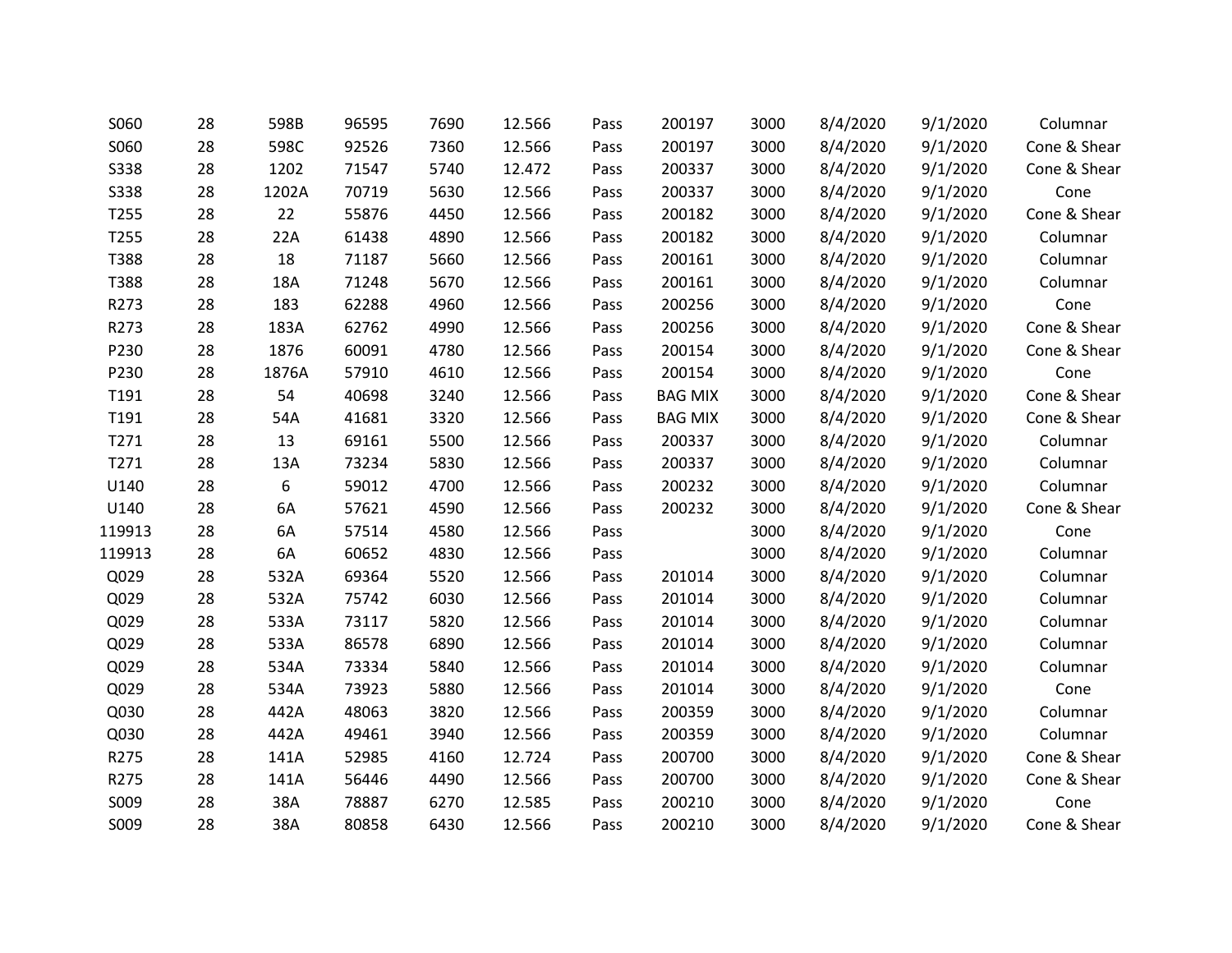| T013   | 28             | 25A   | 79921  | 6360 | 12.566 | Pass | 200975 | 3000 | 8/4/2020  | 9/1/2020 | Cone         |
|--------|----------------|-------|--------|------|--------|------|--------|------|-----------|----------|--------------|
| T013   | 28             | 25A   | 79328  | 6310 | 12.566 | Pass | 200975 | 3000 | 8/4/2020  | 9/1/2020 | Cone         |
| T013   | 28             | 26A   | 77913  | 6200 | 12.566 | Pass | 200975 | 3000 | 8/4/2020  | 9/1/2020 | Columnar     |
| T013   | 28             | 26A   | 76888  | 6120 | 12.566 | Pass | 200975 | 3000 | 8/4/2020  | 9/1/2020 | Cone & Shear |
| T079   | 28             | 171A  | 66581  | 5300 | 12.566 | Pass | 200067 | 3000 | 8/4/2020  | 9/1/2020 | Cone & Split |
| T079   | 28             | 171A  | 68605  | 5460 | 12.566 | Pass | 200067 | 3000 | 8/4/2020  | 9/1/2020 | Cone & Shear |
| U017   | 28             | 1A    | 75281  | 5990 | 12.566 | Pass | 200831 | 3000 | 8/4/2020  | 9/1/2020 | Columnar     |
| U017   | 28             | 1A    | 73541  | 5850 | 12.566 | Pass | 200831 | 3000 | 8/4/2020  | 9/1/2020 | Cone & Shear |
| U087   | 28             | 6A    | 77226  | 6100 | 12.667 | Pass | 200317 | 3000 | 8/4/2020  | 9/1/2020 | Cone & Shear |
| U087   | 28             | 6A    | 80539  | 6410 | 12.566 | Pass | 200317 | 3000 | 8/4/2020  | 9/1/2020 | Cone & Shear |
| U204   | 28             | 6A    | 60488  | 4810 | 12.566 | Pass | 200378 | 3000 | 8/4/2020  | 9/1/2020 | Columnar     |
| U204   | 28             | 6A    | 58104  | 4620 | 12.566 | Pass | 200378 | 3000 | 8/4/2020  | 9/1/2020 | Cone & Shear |
| DB1701 | 28             | 1379A | 119330 | 9500 | 12.566 | Pass | 200139 | 3000 | 8/4/2020  | 9/1/2020 | Cone         |
| DB1701 | 28             | 1379B | 108935 | 8670 | 12.566 | Pass | 200139 | 3000 | 8/4/2020  | 9/1/2020 | Cone         |
| 112919 | 28             | 49    | 67155  | 5340 | 12.566 | Pass | 200162 | 3000 | 8/4/2020  | 9/1/2020 | Columnar     |
| 112919 | 28             | 49A   | 68075  | 5420 | 12.566 | Pass | 200162 | 3000 | 8/4/2020  | 9/1/2020 | Columnar     |
| CMGC03 | 28             | 23    | 66678  | 5310 | 12.566 | Pass | 200084 | 3000 | 8/4/2020  | 9/1/2020 | Cone & Split |
| CMGC03 | 28             | 23A   | 57594  | 4580 | 12.566 | Pass | 200084 | 3000 | 8/4/2020  | 9/1/2020 | Cone & Split |
| S127   | 28             | 219   | 68416  | 5440 | 12.566 | Pass | 200401 | 3000 | 8/4/2020  | 9/1/2020 | Cone & Split |
| S127   | 28             | 219A  | 73490  | 5850 | 12.566 | Pass | 200401 | 3000 | 8/4/2020  | 9/1/2020 | Columnar     |
| T932   | 28             | 28    | 59533  | 4740 | 12.566 | Pass | 200178 | 3000 | 8/4/2020  | 9/1/2020 | Cone         |
| T932   | 28             | 28A   | 73339  | 5840 | 12.566 | Pass | 200178 | 3000 | 8/4/2020  | 9/1/2020 | Cone & Shear |
| P230   | 28             | 1877  | 59004  | 4700 | 12.566 | Pass | 200154 | 3000 | 8/4/2020  | 9/1/2020 | Cone & Shear |
| P230   | 28             | 1877A | 58202  | 4630 | 12.566 | Pass | 200154 | 3000 | 8/4/2020  | 9/1/2020 | Columnar     |
| DB1801 | 28             | 250   | 55062  | 4380 | 12.566 | Pass | 200269 | 3000 | 8/4/2020  | 9/1/2020 | Cone & Shear |
| DB1801 | 28             | 250A  | 57674  | 4590 | 12.566 | Pass | 200269 | 3000 | 8/4/2020  | 9/1/2020 | Cone & Shear |
| DB1801 | 28             | 251   | 70953  | 5610 | 12.648 | Pass | 200639 | 3000 | 8/4/2020  | 9/1/2020 | Cone & Shear |
| DB1801 | 28             | 251A  | 67218  | 5350 | 12.566 | Pass | 200639 | 3000 | 8/4/2020  | 9/1/2020 | Cone & Shear |
| S060   | $\overline{7}$ | 621B  | 42569  | 3390 | 12.566 | Pass | 200196 | 3000 | 8/25/2020 | 9/1/2020 | Cone & Shear |
| S060   | $\overline{7}$ | 621C  | 42514  | 3380 | 12.566 | Pass | 200196 | 3000 | 8/25/2020 | 9/1/2020 | Cone & Split |
| 121525 | 28             | 3     | 101730 | 8100 | 12.566 | Pass | 200210 | 3000 | 8/4/2020  | 9/1/2020 | Columnar     |
| 121525 | 28             | 3A    | 95298  | 7580 | 12.566 | Pass | 200210 | 3000 | 8/4/2020  | 9/1/2020 | Cone         |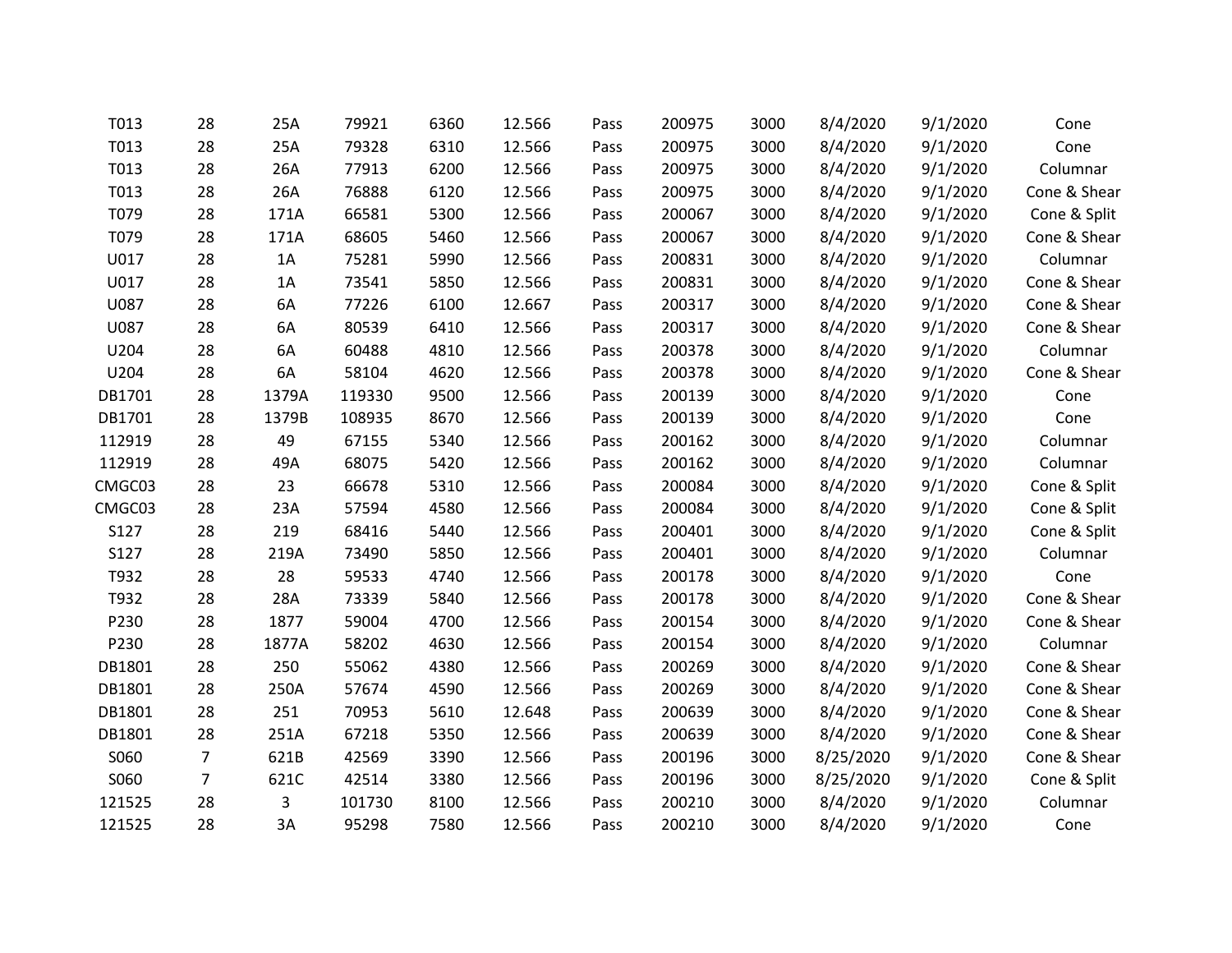| 121534      | 28             | 11           | 56374  | 4490   | 12.566 | Pass | 200207         | 3000 | 8/4/2020  | 9/1/2020 | Cone & Shear |
|-------------|----------------|--------------|--------|--------|--------|------|----------------|------|-----------|----------|--------------|
| 121534      | 28             | 11A          | 58041  | 4620   | 12.566 | Pass | 200207         | 3000 | 8/4/2020  | 9/1/2020 | Cone & Shear |
| S202        | $\overline{7}$ | 238B         | 104425 | 3690   | 28.274 | Pass | 200144         | 3000 | 8/21/2020 | 9/1/2020 | Columnar     |
| S202        | $\overline{7}$ | 238B         | 100245 | 3550   | 28.274 | Pass | 200144         | 3000 | 8/21/2020 | 9/1/2020 | Columnar     |
| S338        | $\overline{7}$ | 223B         | 62249  | 4950   | 12.566 | Pass | 200337         | 3000 | 8/25/2020 | 9/1/2020 | Cone & Shear |
| <b>S338</b> | $\overline{7}$ | 223C         | 62937  | 5010   | 12.566 | Pass | 200337         | 3000 | 8/25/2020 | 9/1/2020 | Columnar     |
| <b>S338</b> | 5              | 224B         | 44582  | 3550   | 12.566 | Pass | 200337         | 3000 | 8/27/2020 | 9/1/2020 | Cone & Shear |
| <b>S338</b> | 5              | 224C         | 48837  | 3890   | 12.566 | Pass | 200337         | 3000 | 8/27/2020 | 9/1/2020 | Cone & Shear |
| T925        | 28             | 15           | 69201  | 5510   | 12.566 | Pass | 200833         | 3000 | 8/5/2020  | 9/2/2020 | Columnar     |
| T925        | 28             | 15A          | 67301  | 5360   | 12.566 | Pass | 200833         | 3000 | 8/5/2020  | 9/2/2020 | Cone         |
| S060        | 28             | 599          | 63202  | 5030   | 12.566 | Pass | 200196         | 3000 | 8/5/2020  | 9/2/2020 | Cone & Shear |
| S060        | 28             | 599A         | 60828  | 4840   | 12.566 | Pass | 200196         | 3000 | 8/5/2020  | 9/2/2020 | Cone         |
| S060        | 28             | 600          | 72376  | 5760   | 12.566 | Pass | 200197         | 3000 | 8/5/2020  | 9/2/2020 | Cone & Shear |
| S060        | 28             | 600A         | 68734  | 5470   | 12.566 | Pass | 200197         | 3000 | 8/5/2020  | 9/2/2020 | Cone & Shear |
| S060        | 28             | 601          | 97228  | 7740   | 12.566 | Pass | 200196         | 3000 | 8/5/2020  | 9/2/2020 | Cone         |
| S060        | 28             | 601A         | 87902  | 7000   | 12.566 | Pass | 200196         | 3000 | 8/5/2020  | 9/2/2020 | Cone         |
| T255        | 28             | 23           | 59450  | 4730   | 12.566 | Pass | 200182         | 3000 | 8/5/2020  | 9/2/2020 | Cone & Shear |
| T255        | 28             | 23A          | 59822  | 4760   | 12.566 | Pass | 200182         | 3000 | 8/5/2020  | 9/2/2020 | Cone         |
| T930        | 28             | 45           | 62992  | 5010   | 12.566 | Pass | 200401         | 3000 | 8/5/2020  | 9/2/2020 | Cone         |
| T930        | 28             | 45A          | 65422  | 5210   | 12.566 | Pass | 200401         | 3000 | 8/5/2020  | 9/2/2020 | Cone & Shear |
| U187        | 28             | $\mathbf{1}$ | 61510  | 4890   | 12.566 | Pass | 201032         | 3000 | 8/5/2020  | 9/2/2020 | Cone & Shear |
| U187        | 28             | 1A           | 64552  | 5140   | 12.566 | Pass | 201032         | 3000 | 8/5/2020  | 9/2/2020 | Columnar     |
| <b>S338</b> | 28             | 798          | 78875  | 6280   | 12.566 | Pass | 200661         | 3000 | 8/5/2020  | 9/2/2020 | Cone & Shear |
| <b>S338</b> | 28             | 798A         | 78260  | 6230   | 12.566 | Pass | 200661         | 3000 | 8/5/2020  | 9/2/2020 | Cone & Shear |
| T191        | 28             | 55           | 30394  | < 2380 | 12.756 | Fail | <b>BAG MIX</b> | 3000 | 8/5/2020  | 9/2/2020 | Cone & Shear |
| T191        | 28             | 55A          | 31262  | < 2450 | 12.756 | Fail | <b>BAG MIX</b> | 3000 | 8/5/2020  | 9/2/2020 | Columnar     |
| T191        | 28             | 56           | 43426  | 3460   | 12.566 | Pass | <b>BAG MIX</b> | 3000 | 8/5/2020  | 9/2/2020 | Columnar     |
| T191        | 28             | 56A          | 43713  | 3480   | 12.566 | Pass | <b>BAG MIX</b> | 3000 | 8/5/2020  | 9/2/2020 | Cone & Shear |
| T271        | 28             | 14           | 69425  | 5500   | 12.629 | Pass | 200040         | 3000 | 8/5/2020  | 9/2/2020 | Cone & Shear |
| T271        | 28             | 14A          | 62383  | 4940   | 12.629 | Pass | 200040         | 3000 | 8/5/2020  | 9/2/2020 | Cone & Split |
| T279        | 28             | 15           | 40040  | 3190   | 12.566 | Pass | 200635         | 3000 | 8/5/2020  | 9/2/2020 | Cone         |
| T279        | 28             | 15A          | 41065  | 3270   | 12.566 | Pass | 200635         | 3000 | 8/5/2020  | 9/2/2020 | Cone & Shear |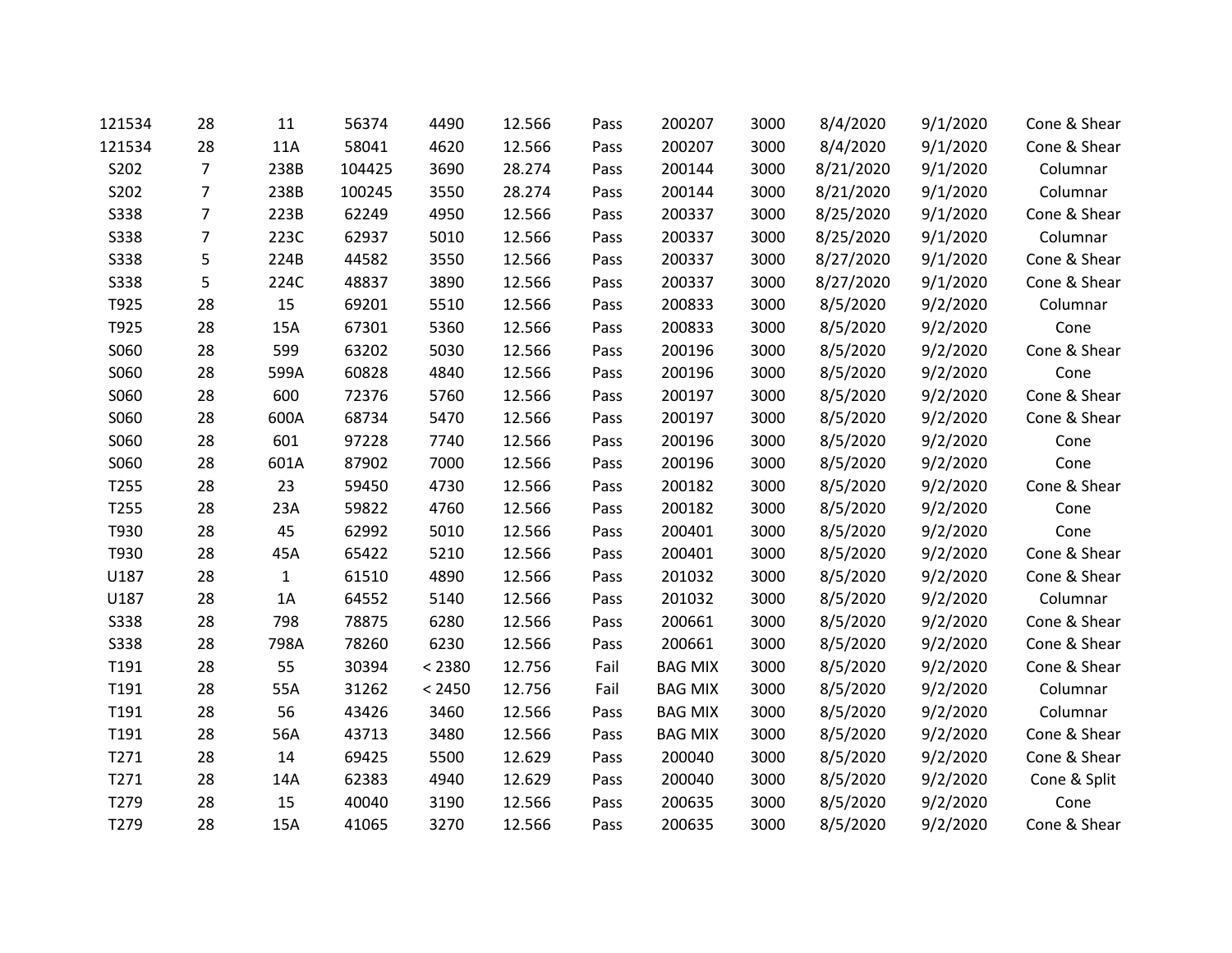| U046   | 28 | 3            | 44756  | 3580  | 12.504 | Pass | 200169 | 3000 | 8/5/2020 | 9/2/2020 | Cone & Shear |
|--------|----|--------------|--------|-------|--------|------|--------|------|----------|----------|--------------|
| U046   | 28 | 3A           | 44249  | 3540  | 12.504 | Pass | 200169 | 3000 | 8/5/2020 | 9/2/2020 | Columnar     |
| Q030   | 28 | 443A         | 53252  | 4240  | 12.566 | Pass | 200389 | 3000 | 8/5/2020 | 9/2/2020 | Cone         |
| Q030   | 28 | 443A         | 57827  | 4600  | 12.566 | Pass | 200389 | 3000 | 8/5/2020 | 9/2/2020 | Cone & Shear |
| T013   | 28 | 27A          | 75260  | 5990  | 12.566 | Pass | 200975 | 3000 | 8/5/2020 | 9/2/2020 | Cone & Shear |
| T013   | 28 | 27A          | 72143  | 5740  | 12.566 | Pass | 200975 | 3000 | 8/5/2020 | 9/2/2020 | Cone & Shear |
| T013   | 28 | 28A          | 76263  | 6070  | 12.566 | Pass | 200975 | 3000 | 8/5/2020 | 9/2/2020 | Cone         |
| T013   | 28 | 28A          | 76784  | 6110  | 12.566 | Pass | 200975 | 3000 | 8/5/2020 | 9/2/2020 | Cone         |
| T014   | 28 | 72A          | 89968  | 7160  | 12.566 | Pass | 200233 | 3000 | 8/5/2020 | 9/2/2020 | Cone         |
| T014   | 28 | 72A          | 91587  | 7290  | 12.566 | Pass | 200233 | 3000 | 8/5/2020 | 9/2/2020 | Cone & Shear |
| T014   | 28 | 72Z          | 95103  | 7570  | 12.566 | Pass | 200233 | 3000 | 8/5/2020 | 9/2/2020 | Cone         |
| T014   | 28 | 72Z          | 88803  | 7070  | 12.566 | Pass | 200233 | 3000 | 8/5/2020 | 9/2/2020 | Cone & Shear |
| U086   | 28 | 13           | 68680  | 5490  | 12.504 | Pass | 200820 | 3000 | 8/5/2020 | 9/2/2020 | Cone         |
| U086   | 28 | 13A          | 68942  | 5490  | 12.566 | Pass | 200820 | 3000 | 8/5/2020 | 9/2/2020 | Cone & Split |
| U087   | 28 | <b>7A</b>    | 69396  | 5520  | 12.566 | Pass | 200317 | 3000 | 8/5/2020 | 9/2/2020 | Cone & Shear |
| U087   | 28 | 7A           | 71036  | 5650  | 12.566 | Pass | 200317 | 3000 | 8/5/2020 | 9/2/2020 | Cone & Shear |
| U131   | 28 | 3A           | 135087 | 10750 | 12.566 | Pass | 200663 | 3000 | 8/5/2020 | 9/2/2020 | Cone         |
| U131   | 28 | 3A           | 134645 | 10710 | 12.566 | Pass | 200663 | 3000 | 8/5/2020 | 9/2/2020 | Cone         |
| T389   | 28 | $\mathbf{1}$ | 49860  | 3970  | 12.566 | Pass | 200933 | 3000 | 8/5/2020 | 9/2/2020 | Columnar     |
| T389   | 28 | 1A           | 52262  | 4160  | 12.566 | Pass | 200933 | 3000 | 8/5/2020 | 9/2/2020 | Cone & Shear |
| DB1701 | 28 | 1380A        | 130952 | 10420 | 12.566 | Pass | 200139 | 3000 | 8/5/2020 | 9/2/2020 | Cone         |
| DB1701 | 28 | 1380B        | 120278 | 9570  | 12.566 | Pass | 200139 | 3000 | 8/5/2020 | 9/2/2020 | Cone & Shear |
| DB1601 | 28 | 176          | 93646  | 7450  | 12.566 | Pass | 200968 | 5000 | 8/5/2020 | 9/2/2020 | Cone & Shear |
| DB1601 | 28 | 176A         | 88467  | 7040  | 12.566 | Pass | 200968 | 5000 | 8/5/2020 | 9/2/2020 | Cone & Shear |
| P230   | 28 | 1878         | 52603  | 4190  | 12.566 | Pass | 200154 | 3000 | 8/5/2020 | 9/2/2020 | Cone & Shear |
| P230   | 28 | 1878A        | 52896  | 4210  | 12.566 | Pass | 200154 | 3000 | 8/5/2020 | 9/2/2020 | Cone & Shear |
| S127   | 28 | 220          | 68050  | 5420  | 12.566 | Pass | 200401 | 3000 | 8/5/2020 | 9/2/2020 | Columnar     |
| S127   | 28 | 220A         | 62475  | 4970  | 12.566 | Pass | 200401 | 3000 | 8/5/2020 | 9/2/2020 | Columnar     |
| S272   | 28 | 70           | 79122  | 6300  | 12.566 | Pass | 201012 | 3000 | 8/5/2020 | 9/2/2020 | Columnar     |
| S272   | 28 | 70A          | 77614  | 6180  | 12.566 | Pass | 201012 | 3000 | 8/5/2020 | 9/2/2020 | Columnar     |
| T397   | 28 | 14           | 85262  | 6780  | 12.566 | Pass | 200721 | 3000 | 8/5/2020 | 9/2/2020 | Cone & Shear |
| T397   | 28 | 14A          | 84331  | 6710  | 12.566 | Pass | 200721 | 3000 | 8/5/2020 | 9/2/2020 | Cone         |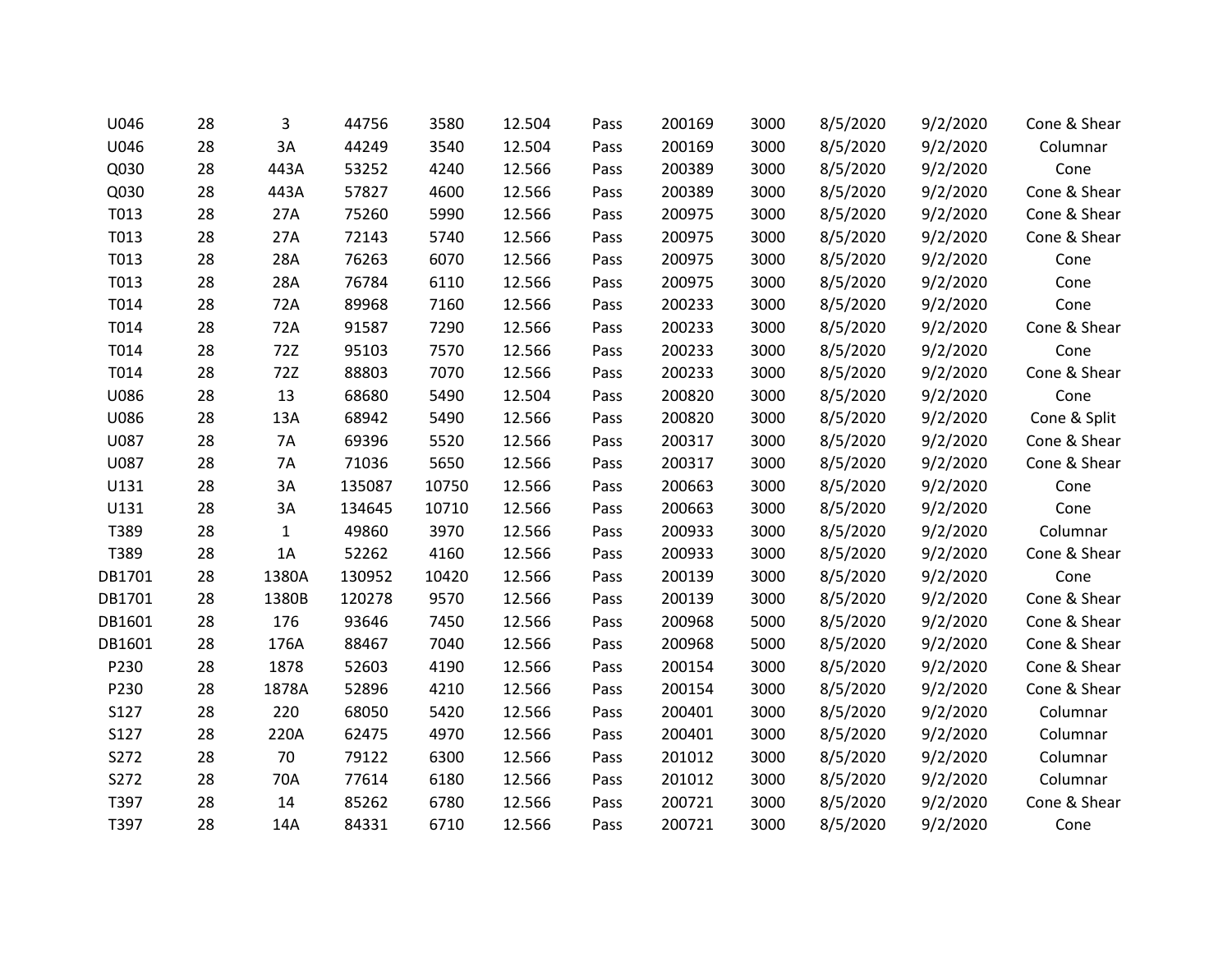| DB1801 | 28             | 252   | 46843  | 3730 | 12.566 | Pass | 200821 | 3000 | 8/5/2020  | 9/2/2020 | Cone & Shear |
|--------|----------------|-------|--------|------|--------|------|--------|------|-----------|----------|--------------|
| DB1801 | 28             | 252A  | 46520  | 3700 | 12.566 | Pass | 200821 | 3000 | 8/5/2020  | 9/2/2020 | Cone         |
| DB1801 | 28             | 253   | 76442  | 6080 | 12.566 | Pass | 200392 | 3000 | 8/5/2020  | 9/2/2020 | Columnar     |
| DB1801 | 28             | 253A  | 73713  | 5870 | 12.566 | Pass | 200392 | 3000 | 8/5/2020  | 9/2/2020 | Columnar     |
| U189   | 9              | 14ARK | 116816 | 9250 | 12.629 | Pass | 200048 | 5000 | 8/25/2020 | 9/2/2020 | Cone & Shear |
| U189   | 9              | 14ARK | 111470 | 8870 | 12.566 | Pass | 200048 | 5000 | 8/25/2020 | 9/2/2020 | Cone & Split |
| U189   | 9              | 15ARK | 124286 | 9890 | 12.566 | Pass | 200048 | 5000 | 8/25/2020 | 9/2/2020 | Cone & Shear |
| U189   | 9              | 15ARK | 115875 | 9220 | 12.566 | Pass | 200048 | 5000 | 8/25/2020 | 9/2/2020 | Cone & Shear |
| U189   | $\overline{7}$ | 16ARK | 117154 | 9320 | 12.566 | Pass | 200048 | 5000 | 8/26/2020 | 9/2/2020 | Cone & Shear |
| U189   | $\overline{7}$ | 16ARK | 118228 | 9410 | 12.566 | Pass | 200048 | 5000 | 8/26/2020 | 9/2/2020 | Cone & Shear |
| 121515 | 28             | 35    | 61928  | 4930 | 12.566 | Pass | 200063 | 3000 | 8/5/2020  | 9/2/2020 | Columnar     |
| 121515 | 28             | 35A   | 61703  | 4910 | 12.566 | Pass | 200063 | 3000 | 8/5/2020  | 9/2/2020 | Cone & Shear |
| 121525 | 28             | 4A    | 73391  | 5840 | 12.566 | Pass | 200210 | 3000 | 8/5/2020  | 9/2/2020 | Cone & Shear |
| 121525 | 28             | 4A    | 67229  | 5350 | 12.566 | Pass | 200210 | 3000 | 8/5/2020  | 9/2/2020 | Cone         |
| 121534 | 28             | 12A   | 54083  | 4300 | 12.566 | Pass | 200207 | 3000 | 8/5/2020  | 9/2/2020 | Cone         |
| 121534 | 28             | 12A   | 50713  | 4040 | 12.566 | Pass | 200207 | 3000 | 8/5/2020  | 9/2/2020 | Columnar     |
| R273   | $\overline{7}$ | 194B  | 50085  | 3990 | 12.566 | Pass | 200256 | 3000 | 8/26/2020 | 9/2/2020 | Cone         |
| S060   | 9              | 125   | 77773  | 6190 | 12.566 | Pass | 200199 | 4000 | 8/24/2020 | 9/2/2020 | Cone         |
| S060   | 9              | 125A  | 73493  | 5850 | 12.566 | Pass | 200199 | 4000 | 8/24/2020 | 9/2/2020 | Cone         |
| T365   | 28             | 1A    | 81184  | 6460 | 12.566 | Pass | 200954 | 3000 | 8/5/2020  | 9/2/2020 | Columnar     |
| T365   | 28             | 1A    | 71506  | 5690 | 12.566 | Pass | 200954 | 3000 | 8/5/2020  | 9/2/2020 | Cone & Shear |
| T365   | 28             | 2A    | 82136  | 6540 | 12.566 | Pass | 200954 | 3000 | 8/5/2020  | 9/2/2020 | Cone         |
| T365   | 28             | 2A    | 79018  | 6290 | 12.566 | Pass | 200954 | 3000 | 8/5/2020  | 9/2/2020 | Columnar     |
| S127   | 15             | 223B  | 51382  | 4090 | 12.566 | Pass | 200040 | 3000 | 8/18/2020 | 9/2/2020 | Columnar     |
| S127   | 15             | 223C  | 53176  | 4230 | 12.566 | Pass | 200040 | 3000 | 8/18/2020 | 9/2/2020 | Cone & Shear |
| S127   | 13             | 224B  | 45752  | 3640 | 12.566 | Pass | 200040 | 3000 | 8/20/2020 | 9/2/2020 | Cone & Shear |
| S127   | 13             | 224C  | 47365  | 3770 | 12.566 | Pass | 200040 | 3000 | 8/20/2020 | 9/2/2020 | Cone & Shear |
| S127   | 9              | 225B  | 59190  | 4710 | 12.566 | Pass | 200531 | 3000 | 8/24/2020 | 9/2/2020 | Cone         |
| S127   | 9              | 225C  | 57721  | 4590 | 12.566 | Pass | 200531 | 3000 | 8/24/2020 | 9/2/2020 | Columnar     |
| S202   | $\overline{7}$ | 241B  | 106514 | 3770 | 28.274 | Pass | 200144 | 3000 | 8/26/2020 | 9/2/2020 | Cone & Split |
| S202   | $\overline{7}$ | 241B  | 114657 | 4060 | 28.274 | Pass | 200144 | 3000 | 8/26/2020 | 9/2/2020 | Cone & Split |
| R279   | 28             | 219A  | 53962  | 4270 | 12.636 | Pass | 200178 | 3000 | 8/6/2020  | 9/3/2020 | Cone         |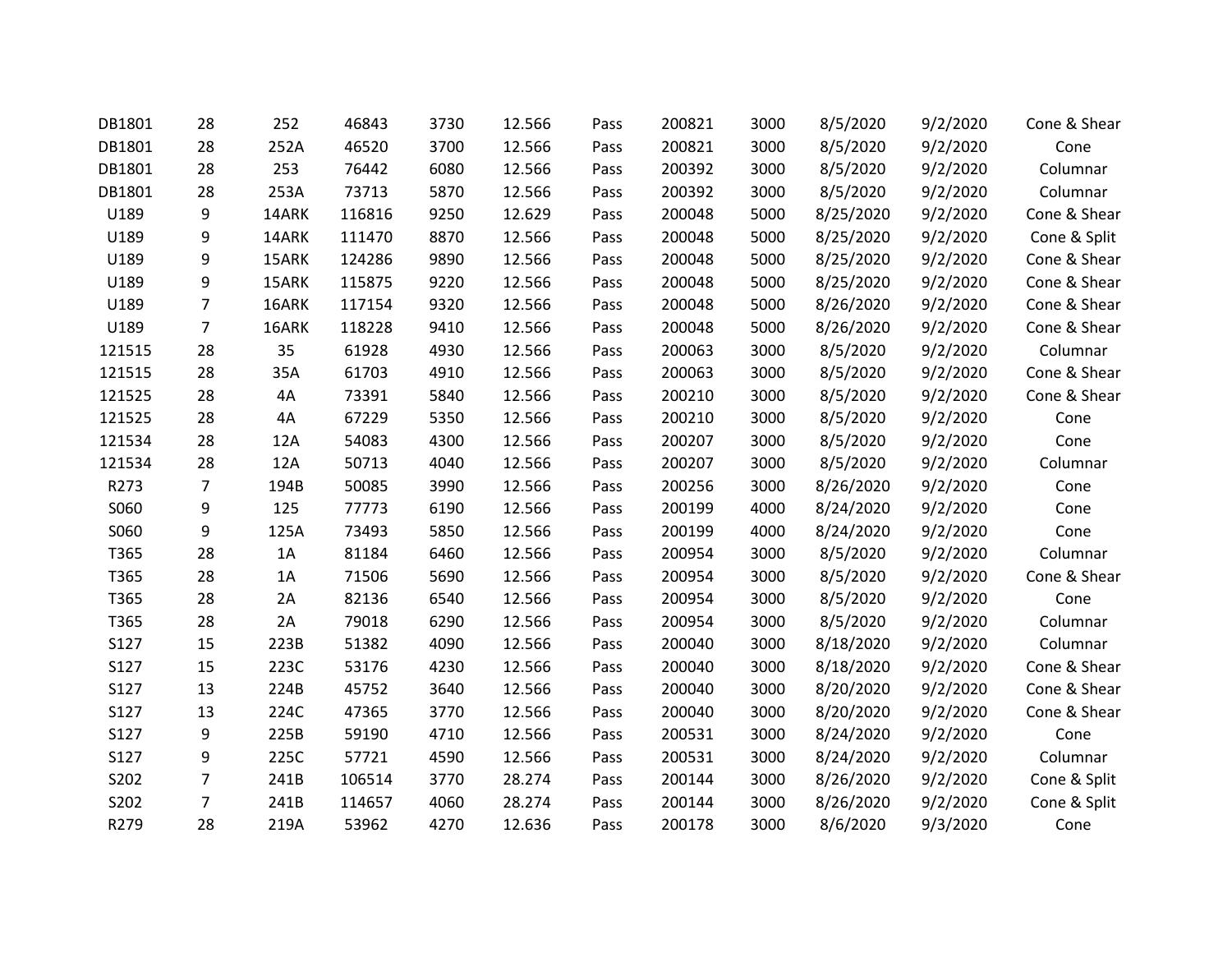| R279   | 28 | 219A           | 53388 | 4250 | 12.566 | Pass | 200178 | 3000 | 8/6/2020 | 9/3/2020 | Cone & Shear |
|--------|----|----------------|-------|------|--------|------|--------|------|----------|----------|--------------|
| T255   | 28 | 24             | 48232 | 3840 | 12.566 | Pass | 200182 | 3000 | 8/6/2020 | 9/3/2020 | Cone & Shear |
| T255   | 28 | 24A            | 46930 | 3730 | 12.566 | Pass | 200182 | 3000 | 8/6/2020 | 9/3/2020 | Columnar     |
| T930   | 28 | 46             | 53836 | 4290 | 12.548 | Pass | 200401 | 3000 | 8/6/2020 | 9/3/2020 | Cone         |
| T930   | 28 | 46A            | 56168 | 4470 | 12.566 | Pass | 200401 | 3000 | 8/6/2020 | 9/3/2020 | Cone         |
| S060   | 28 | 602            | 93194 | 7420 | 12.566 | Pass | 200196 | 3000 | 8/6/2020 | 9/3/2020 | Cone         |
| S060   | 28 | 602A           | 92909 | 7390 | 12.566 | Pass | 200196 | 3000 | 8/6/2020 | 9/3/2020 | Cone & Split |
| S060   | 28 | 602B           | 61165 | 4870 | 12.566 | Pass | 200196 | 3000 | 8/6/2020 | 9/3/2020 | Cone & Shear |
| S060   | 28 | 602C           | 62473 | 4970 | 12.566 | Pass | 200196 | 3000 | 8/6/2020 | 9/3/2020 | Columnar     |
| T249   | 28 | $\mathbf{1}$   | 70878 | 5640 | 12.566 | Pass | 200401 | 3000 | 8/6/2020 | 9/3/2020 | Cone         |
| T249   | 28 | 1A             | 71344 | 5680 | 12.566 | Pass | 200401 | 3000 | 8/6/2020 | 9/3/2020 | Columnar     |
| T388   | 28 | 19             | 55586 | 4420 | 12.566 | Pass | 200661 | 3000 | 8/6/2020 | 9/3/2020 | Cone         |
| T388   | 28 | 19A            | 56497 | 4500 | 12.566 | Pass | 200661 | 3000 | 8/6/2020 | 9/3/2020 | Columnar     |
| R273   | 28 | 184            | 61921 | 4930 | 12.566 | Pass | 200256 | 3000 | 8/6/2020 | 9/3/2020 | Cone         |
| R273   | 28 | 184A           | 62760 | 4990 | 12.566 | Pass | 200256 | 3000 | 8/6/2020 | 9/3/2020 | Cone         |
| U046   | 28 | 4              | 43300 | 3450 | 12.566 | Pass | 200169 | 3000 | 8/6/2020 | 9/3/2020 | Cone         |
| U046   | 28 | 4A             | 42671 | 3400 | 12.566 | Pass | 200169 | 3000 | 8/6/2020 | 9/3/2020 | Cone         |
| 119913 | 28 | 7A             | 67551 | 5380 | 12.566 | Pass | 200999 | 3000 | 8/6/2020 | 9/3/2020 | Cone & Shear |
| 119913 | 28 | <b>7B</b>      | 68639 | 5460 | 12.566 | Pass | 200999 | 3000 | 8/6/2020 | 9/3/2020 | Cone         |
| T013   | 28 | 29A            | 84659 | 6740 | 12.566 | Pass | 200975 | 3000 | 8/6/2020 | 9/3/2020 | Columnar     |
| T013   | 28 | 29A            | 82125 | 6540 | 12.566 | Pass | 200975 | 3000 | 8/6/2020 | 9/3/2020 | Cone         |
| T013   | 28 | 30A            | 72616 | 5780 | 12.566 | Pass | 200975 | 3000 | 8/6/2020 | 9/3/2020 | Cone & Shear |
| T013   | 28 | 30A            | 77314 | 6150 | 12.566 | Pass | 200975 | 3000 | 8/6/2020 | 9/3/2020 | Cone & Shear |
| T023   | 28 | 26A            | 71885 | 5720 | 12.566 | Pass | 201012 | 3000 | 8/6/2020 | 9/3/2020 | Cone         |
| T023   | 28 | 26A            | 72876 | 5800 | 12.566 | Pass | 201012 | 3000 | 8/6/2020 | 9/3/2020 | Cone & Shear |
| T079   | 28 | 172A           | 56811 | 4520 | 12.566 | Pass |        | 3000 | 8/6/2020 | 9/3/2020 | Columnar     |
| T079   | 28 | 172A           | 53696 | 4270 | 12.566 | Pass |        | 3000 | 8/6/2020 | 9/3/2020 | Cone & Shear |
| U087   | 28 | 8A             | 71066 | 5660 | 12.566 | Pass | 200317 | 3000 | 8/6/2020 | 9/3/2020 | Cone & Shear |
| U087   | 28 | <b>8A</b>      | 69983 | 5570 | 12.566 | Pass | 200317 | 3000 | 8/6/2020 | 9/3/2020 | Cone & Shear |
| U204   | 28 | <b>7A</b>      | 69247 | 5510 | 12.566 | Pass | 200378 | 3000 | 8/6/2020 | 9/3/2020 | Cone & Shear |
| U204   | 28 | 7A             | 66500 | 5290 | 12.566 | Pass | 200378 | 3000 | 8/6/2020 | 9/3/2020 | Cone         |
| T389   | 28 | $\overline{2}$ | 53657 | 4270 | 12.566 | Pass | 200993 | 3000 | 8/6/2020 | 9/3/2020 | Cone         |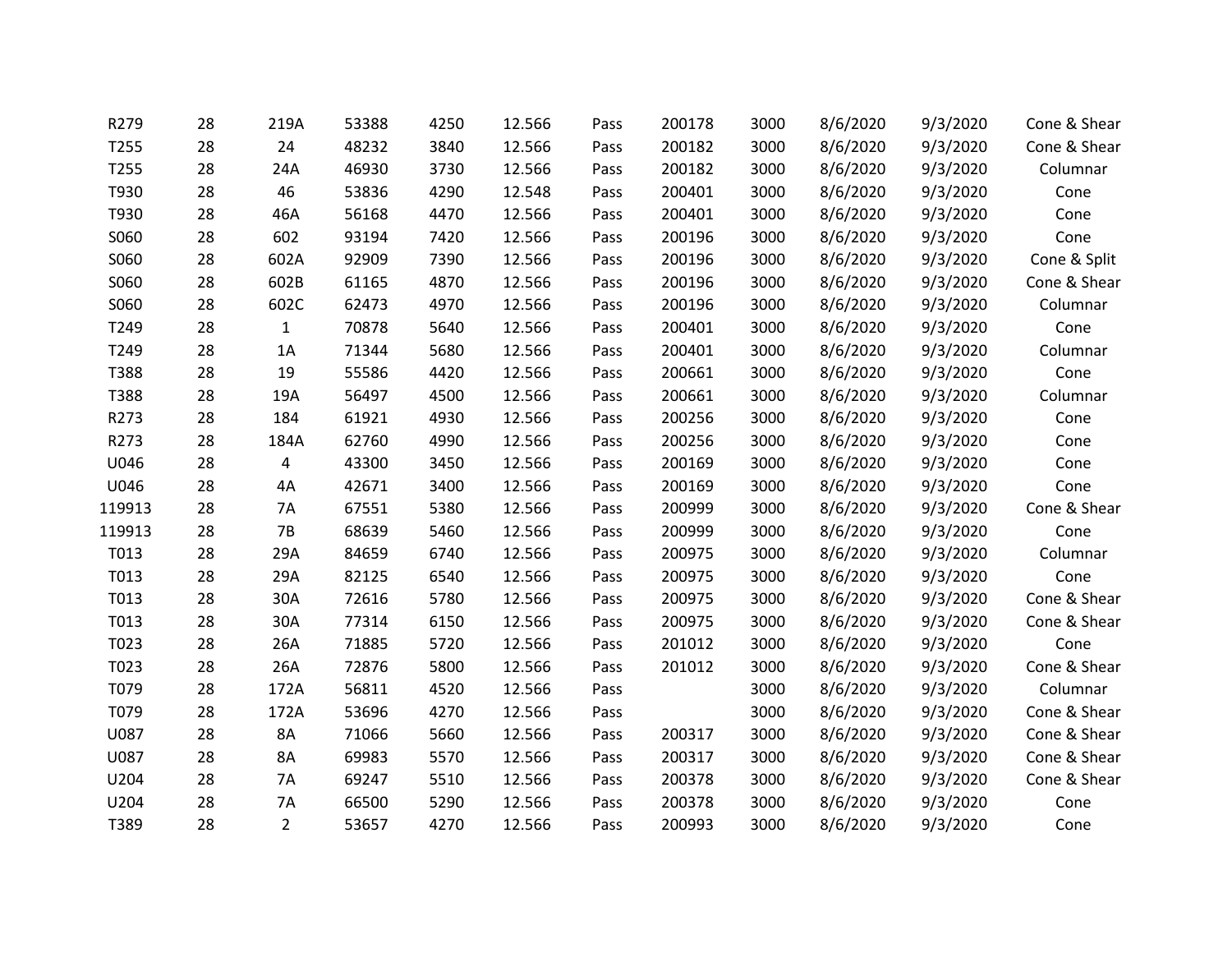| T389   | 28 | 2A    | 52813  | 4200  | 12.566 | Pass | 200993 | 3000 | 8/6/2020 | 9/3/2020 | Cone & Shear  |
|--------|----|-------|--------|-------|--------|------|--------|------|----------|----------|---------------|
| P230   | 28 | 9398  | 55576  | 4410  | 12.592 | Pass | 200154 | 3000 | 8/6/2020 | 9/3/2020 | Cone & Shear  |
| P230   | 28 | 1879A | 58397  | 4650  | 12.566 | Pass | 200154 | 3000 | 8/6/2020 | 9/3/2020 | Cone & Shear  |
| P230   | 28 | 1880  | 54580  | 4340  | 12.566 | Pass | 200154 | 3000 | 8/6/2020 | 9/3/2020 | Columnar      |
| P230   | 28 | 1880A | 55308  | 4400  | 12.566 | Pass | 200154 | 3000 | 8/6/2020 | 9/3/2020 | Cone & Shear  |
| P230   | 28 | 1881  | 57685  | 4590  | 12.566 | Pass | 200154 | 3000 | 8/6/2020 | 9/3/2020 | Columnar      |
| P230   | 28 | 1881A | 58729  | 4670  | 12.566 | Pass | 200154 | 3000 | 8/6/2020 | 9/3/2020 | Cone & Shear  |
| CMGC03 | 28 | 24    | 67748  | 5380  | 12.592 | Pass | 200084 | 3000 | 8/6/2020 | 9/3/2020 | Columnar      |
| CMGC03 | 28 | 24A   | 65791  | 5240  | 12.566 | Pass | 200084 | 3000 | 8/6/2020 | 9/3/2020 | Cone & Shear  |
| CMGC03 | 28 | 25    | 71106  | 5670  | 12.548 | Pass | 200084 | 3000 | 8/6/2020 | 9/3/2020 | <none></none> |
| CMGC03 | 28 | 25A   | 68465  | 5450  | 12.566 | Pass | 200084 | 3000 | 8/6/2020 | 9/3/2020 | Cone & Shear  |
| S272   | 28 | 71    | 79419  | 6320  | 12.566 | Pass | 201019 | 3000 | 8/6/2020 | 9/3/2020 | Columnar      |
| S272   | 28 | 71A   | 75487  | 6010  | 12.566 | Pass | 201019 | 3000 | 8/6/2020 | 9/3/2020 | Cone          |
| S202   | 28 | 226   | 51030  | 4060  | 12.566 | Pass | 200753 | 4000 | 8/6/2020 | 9/3/2020 | Cone & Shear  |
| S202   | 28 | 226A  | 52444  | 4170  | 12.566 | Pass | 200753 | 4000 | 8/6/2020 | 9/3/2020 | Cone          |
| S202   | 28 | 227   | 52093  | 4150  | 12.566 | Pass | 200150 | 3000 | 8/6/2020 | 9/3/2020 | Columnar      |
| S202   | 28 | 227A  | 51890  | 4130  | 12.566 | Pass | 200150 | 3000 | 8/6/2020 | 9/3/2020 | Cone & Shear  |
| T336   | 28 | 76    | 193340 | 15390 | 12.566 | Pass | 200724 | 9000 | 8/6/2020 | 9/3/2020 | Cone          |
| T336   | 28 | 76A   | 198606 | 15800 | 12.566 | Pass | 200724 | 9000 | 8/6/2020 | 9/3/2020 | Columnar      |
| T336   | 28 | 77    | 180923 | 14400 | 12.566 | Pass | 200724 | 9000 | 8/6/2020 | 9/3/2020 | Cone          |
| T336   | 28 | 77A   | 174189 | 13860 | 12.566 | Pass | 200724 | 9000 | 8/6/2020 | 9/3/2020 | Cone          |
| T336   | 28 | 78    | 181750 | 14460 | 12.566 | Pass | 200724 | 9000 | 8/6/2020 | 9/3/2020 | Cone          |
| T336   | 28 | 78A   | 167178 | 13300 | 12.566 | Pass | 200724 | 9000 | 8/6/2020 | 9/3/2020 | Cone          |
| R243   | 28 | 208   | 77769  | 6190  | 12.566 | Pass | 200327 | 3000 | 8/6/2020 | 9/3/2020 | Cone          |
| R243   | 28 | 208A  | 76702  | 6100  | 12.566 | Pass | 200327 | 3000 | 8/6/2020 | 9/3/2020 | Cone & Split  |
| S182   | 28 | 40    | 85933  | 6840  | 12.566 | Pass | 200327 | 3000 | 8/6/2020 | 9/3/2020 | Cone & Shear  |
| S182   | 28 | 40A   | 82012  | 6530  | 12.566 | Pass | 200327 | 3000 | 8/6/2020 | 9/3/2020 | Columnar      |
| U048   | 28 | V1    | 91844  | 7310  | 12.566 | Pass | 200945 | 3000 | 8/6/2020 | 9/3/2020 | Cone          |
| U048   | 28 | 1A    | 92053  | 7330  | 12.566 | Pass | 200945 | 3000 | 8/6/2020 | 9/3/2020 | Cone          |
| DB1801 | 28 | 254   | 70786  | 5630  | 12.566 | Pass | 200916 | 3000 | 8/6/2020 | 9/3/2020 | Columnar      |
| DB1801 | 28 | 254A  | 70048  | 5570  | 12.566 | Pass | 200916 | 3000 | 8/6/2020 | 9/3/2020 | Cone & Shear  |
| DB1801 | 28 | 255   | 85698  | 6820  | 12.566 | Pass | 200392 | 3000 | 8/6/2020 | 9/3/2020 | Cone          |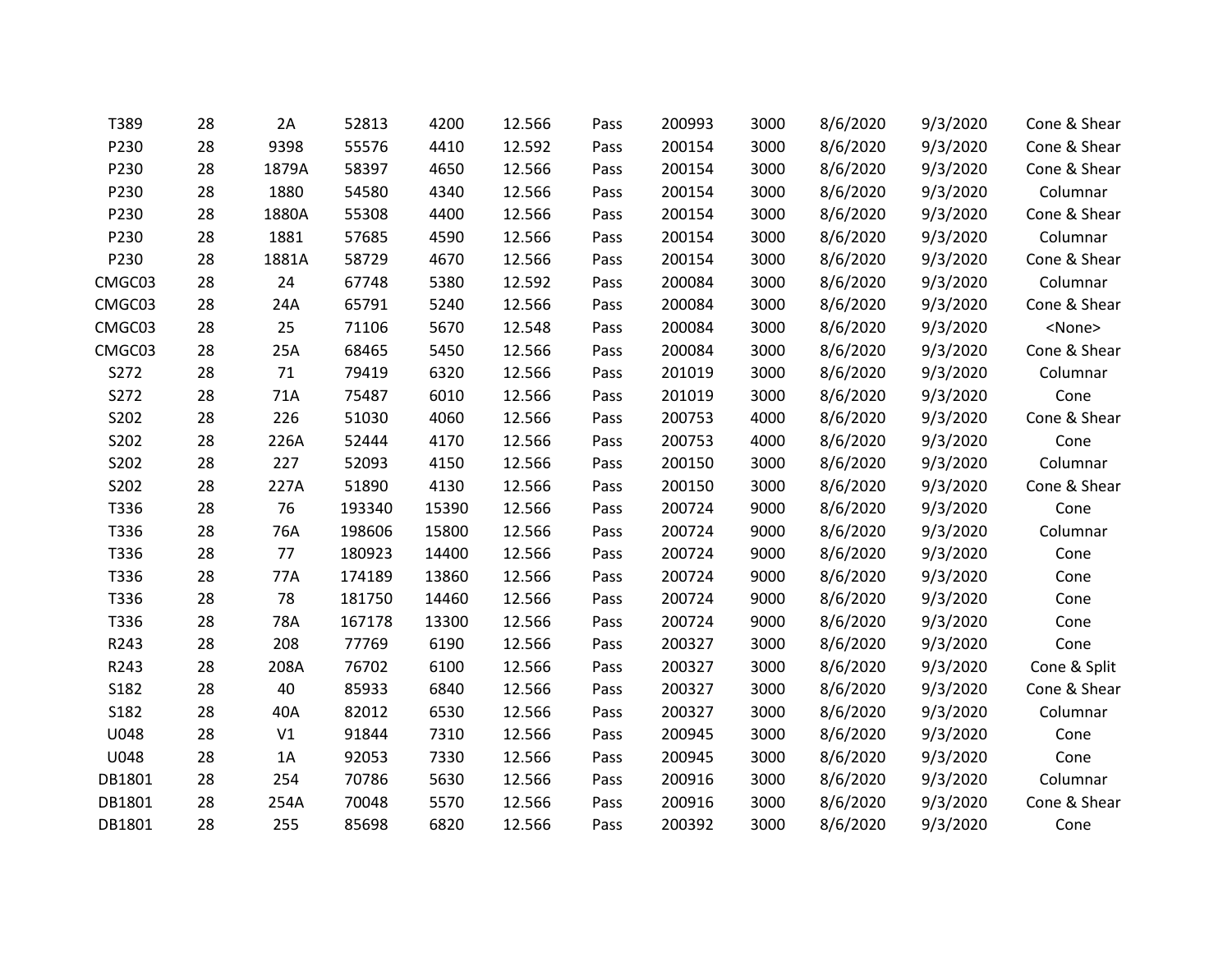| DB1801      | 28 | 255A           | 91419  | 7270   | 12.566 | Pass | 200392         | 3000 | 8/6/2020 | 9/3/2020 | Cone         |
|-------------|----|----------------|--------|--------|--------|------|----------------|------|----------|----------|--------------|
| 121525      | 28 | 5              | 70833  | 5640   | 12.566 | Pass | 200049         | 3000 | 8/6/2020 | 9/3/2020 | Cone & Shear |
| 121525      | 28 | 5A             | 73821  | 5870   | 12.566 | Pass | 200049         | 3000 | 8/6/2020 | 9/3/2020 | Cone & Split |
| T365        | 28 | 3A             | 81983  | 6520   | 12.579 | Pass | 200954         | 3000 | 8/6/2020 | 9/3/2020 | Cone & Shear |
| T365        | 28 | 3A             | 65675  | 5230   | 12.566 | Pass | 200954         | 3000 | 8/6/2020 | 9/3/2020 | Columnar     |
| S060        | 28 | 603            | 77072  | 6130   | 12.566 | Pass | 200196         | 3000 | 8/7/2020 | 9/4/2020 | Cone & Shear |
| S060        | 28 | 603A           | 78907  | 6280   | 12.566 | Pass | 200196         | 3000 | 8/7/2020 | 9/4/2020 | Cone         |
| S060        | 28 | 604            | 76686  | 6100   | 12.566 | Pass | 200196         | 3000 | 8/7/2020 | 9/4/2020 | Cone         |
| S060        | 28 | 604A           | 79832  | 6350   | 12.566 | Pass | 200196         | 3000 | 8/7/2020 | 9/4/2020 | Cone & Shear |
| S060        | 28 | 605            | 71216  | 5670   | 12.566 | Pass | 200196         | 3000 | 8/7/2020 | 9/4/2020 | Cone & Shear |
| S060        | 28 | 605A           | 69253  | 5510   | 12.566 | Pass | 200196         | 3000 | 8/7/2020 | 9/4/2020 | Cone & Shear |
| S060        | 28 | 606            | 47944  | 3820   | 12.566 | Pass | 200196         | 3000 | 8/7/2020 | 9/4/2020 | Cone & Shear |
| S060        | 28 | 606A           | 47826  | 3810   | 12.566 | Pass | 200196         | 3000 | 8/7/2020 | 9/4/2020 | Cone & Shear |
| R 273       | 28 | 185            | 55310  | 4400   | 12.566 | Pass | 200256         | 3000 | 8/7/2020 | 9/4/2020 | Columnar     |
| R 273       | 28 | 185A           | 57120  | 4550   | 12.566 | Pass | 200256         | 3000 | 8/7/2020 | 9/4/2020 | Cone & Shear |
| <b>S338</b> | 28 | 799            | 45409  | 3610   | 12.566 | Pass | 200785         | 3000 | 8/7/2020 | 9/4/2020 | Cone & Split |
| <b>S338</b> | 28 | 799A           | 47456  | < 3780 | 12.566 | Fail | 200785         | 4000 | 8/7/2020 | 9/4/2020 | Cone         |
| T011        | 28 | 53             | 54134  | 4310   | 12.566 | Pass | 200763         | 3000 | 8/7/2020 | 9/4/2020 | Columnar     |
| T011        | 28 | 53A            | 54992  | 4380   | 12.566 | Pass | 200763         | 3000 | 8/7/2020 | 9/4/2020 | Cone & Shear |
| T258        | 28 | 4              | 55083  | 4380   | 12.566 | Pass | 200944         | 3000 | 8/7/2020 | 9/4/2020 | Cone         |
| T258        | 28 | 4A             | 50773  | 4040   | 12.566 | Pass | 200944         | 3000 | 8/7/2020 | 9/4/2020 | Cone         |
| T364        | 28 | 9              | 102766 | 8180   | 12.566 | Pass | <b>BAG MIX</b> | 3000 | 8/7/2020 | 9/4/2020 | Cone         |
| T364        | 28 | 9A             | 104763 | 8340   | 12.566 | Pass | <b>BAG MIX</b> | 3000 | 8/7/2020 | 9/4/2020 | Columnar     |
| T930        | 28 | 47             | 71634  | 5700   | 12.566 | Pass | 200401         | 3000 | 8/7/2020 | 9/4/2020 | Cone & Shear |
| T930        | 28 | 47A            | 66953  | 5330   | 12.566 | Pass | 200401         | 3000 | 8/7/2020 | 9/4/2020 | Cone         |
| S009        | 28 | 39A            | 72347  | 5760   | 12.566 | Pass | 200206         | 3000 | 8/7/2020 | 9/4/2020 | Cone & Shear |
| S009        | 28 | 39A            | 78049  | 6210   | 12.566 | Pass | 200206         | 3000 | 8/7/2020 | 9/4/2020 | Columnar     |
| U017        | 28 | 2A             | 83690  | 6660   | 12.566 | Pass | 200831         | 3000 | 8/7/2020 | 9/4/2020 | Cone & Split |
| U017        | 28 | 2A             | 85495  | 6800   | 12.566 | Pass | 200831         | 3000 | 8/7/2020 | 9/4/2020 | Cone         |
| U128        | 28 | 4A             | 69965  | 5570   | 12.566 | Pass | 700910         | 3500 | 8/7/2020 | 9/4/2020 | Columnar     |
| U128        | 28 | 4A             | 68779  | 5470   | 12.566 | Pass | 700910         | 3500 | 8/7/2020 | 9/4/2020 | Columnar     |
| U187        | 28 | $\overline{2}$ | 62279  | 4960   | 12.566 | Pass | 201032         | 3000 | 8/7/2020 | 9/4/2020 | Cone         |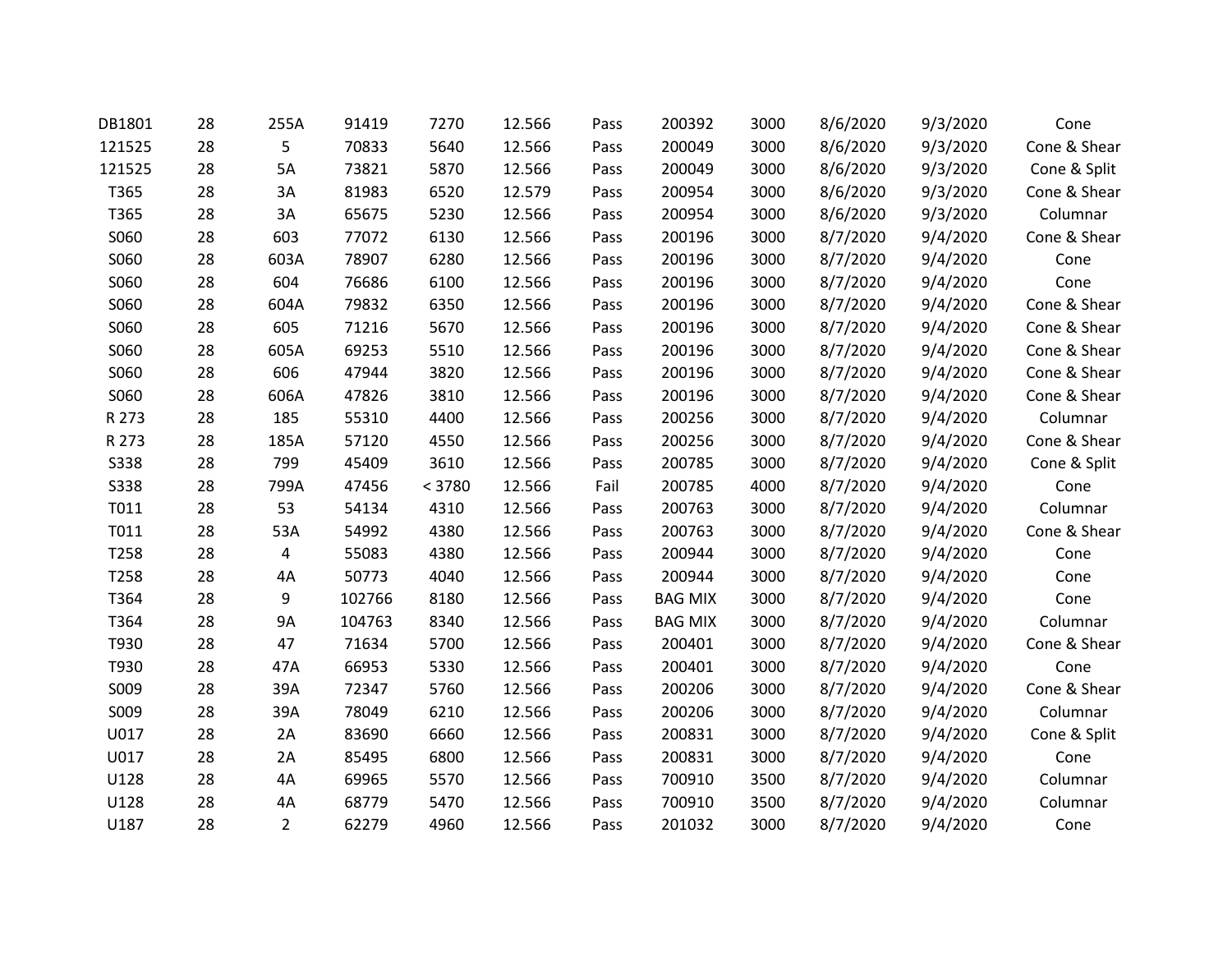| U187   | 28 | 2A             | 51523 | 4100 | 12.566 | Pass | 201032 | 3000 | 8/7/2020 | 9/4/2020 | Cone         |
|--------|----|----------------|-------|------|--------|------|--------|------|----------|----------|--------------|
| 150101 | 28 | 22A            | 45462 | 3620 | 12.566 | Pass | 17618  | 3000 | 8/7/2020 | 9/4/2020 | Columnar     |
| 150101 | 28 | 22B            | 45830 | 3650 | 12.566 | Pass | 17618  | 3000 | 8/7/2020 | 9/4/2020 | Cone & Split |
| P230   | 28 | 1882           | 59708 | 4750 | 12.566 | Pass | 200154 | 3000 | 8/7/2020 | 9/4/2020 | Cone & Shear |
| P230   | 28 | 1882A          | 57381 | 4570 | 12.566 | Pass | 200154 | 3000 | 8/7/2020 | 9/4/2020 | Cone & Split |
| P230   | 28 | 1884           | 52750 | 4200 | 12.566 | Pass | 200154 | 3000 | 8/7/2020 | 9/4/2020 | Cone & Shear |
| P230   | 28 | 1884A          | 51812 | 4120 | 12.566 | Pass | 200154 | 3000 | 8/7/2020 | 9/4/2020 | Cone & Shear |
| T925   | 28 | 16             | 73770 | 5870 | 12.566 | Pass | 200833 | 3000 | 8/7/2020 | 9/4/2020 | Columnar     |
| T925   | 28 | 16A            | 68484 | 5450 | 12.566 | Pass | 200833 | 3000 | 8/7/2020 | 9/4/2020 | Cone         |
| R279   | 28 | 220            | 59264 | 4720 | 12.566 | Pass | 200178 | 3000 | 8/7/2020 | 9/4/2020 | Cone & Shear |
| R279   | 28 | 220A           | 59171 | 4710 | 12.566 | Pass | 200178 | 3000 | 8/7/2020 | 9/4/2020 | Columnar     |
| Q030   | 28 | 444A           | 59459 | 4730 | 12.566 | Pass | 200359 | 3000 | 8/7/2020 | 9/4/2020 | Columnar     |
| Q030   | 28 | 444A           | 55253 | 4400 | 12.566 | Pass | 200359 | 3000 | 8/7/2020 | 9/4/2020 | Columnar     |
| S272   | 28 | 72             | 74796 | 5950 | 12.566 | Pass | 201012 | 3000 | 8/7/2020 | 9/4/2020 | Cone & Shear |
| S272   | 28 | 72A            | 71255 | 5670 | 12.566 | Pass | 201012 | 3000 | 8/7/2020 | 9/4/2020 | Cone & Shear |
| U048   | 28 | V <sub>2</sub> | 82353 | 6520 | 12.629 | Pass | 200945 | 3000 | 8/7/2020 | 9/4/2020 | Cone         |
| U048   | 28 | 2A             | 74644 | 5910 | 12.629 | Pass | 200945 | 3000 | 8/7/2020 | 9/4/2020 | Cone & Shear |
| DB1801 | 28 | 256            | 65873 | 5240 | 12.566 | Pass | 200169 | 3000 | 8/7/2020 | 9/4/2020 | Columnar     |
| DB1801 | 28 | 256A           | 66029 | 5250 | 12.566 | Pass | 200169 | 4000 | 8/7/2020 | 9/4/2020 | Columnar     |
| 121534 | 28 | 13             | 50607 | 4070 | 12.441 | Pass | 200207 | 3000 | 8/7/2020 | 9/4/2020 | Cone & Shear |
| 121534 | 28 | 13A            | 50488 | 4060 | 12.441 | Pass | 200207 | 3000 | 8/7/2020 | 9/4/2020 | Columnar     |
| CS127  | 28 | 228B           | 60259 | 4800 | 12.566 | Pass | 200531 | 3000 | 8/7/2020 | 9/4/2020 | Cone & Shear |
| S127   | 8  | 228C           | 63165 | 5030 | 12.566 | Pass | 200531 | 3000 | 8/7/2020 | 9/4/2020 | Cone         |
| S 127  | 8  | 229B           | 52208 | 4150 | 12.566 | Pass | 200531 | 3000 | 8/7/2020 | 9/4/2020 | Cone & Split |
| S 127  | 8  | 229C           | 51457 | 4090 | 12.566 | Pass | 200531 | 3000 | 8/7/2020 | 9/4/2020 | Cone & Shear |
| S 127  | 8  | 230B           | 59386 | 4730 | 12.566 | Pass | 200531 | 3000 | 8/7/2020 | 9/4/2020 | Columnar     |
| S 127  | 8  | 230C           | 55246 | 4400 | 12.566 | Pass | 200531 | 3000 | 8/7/2020 | 9/4/2020 | Cone & Shear |